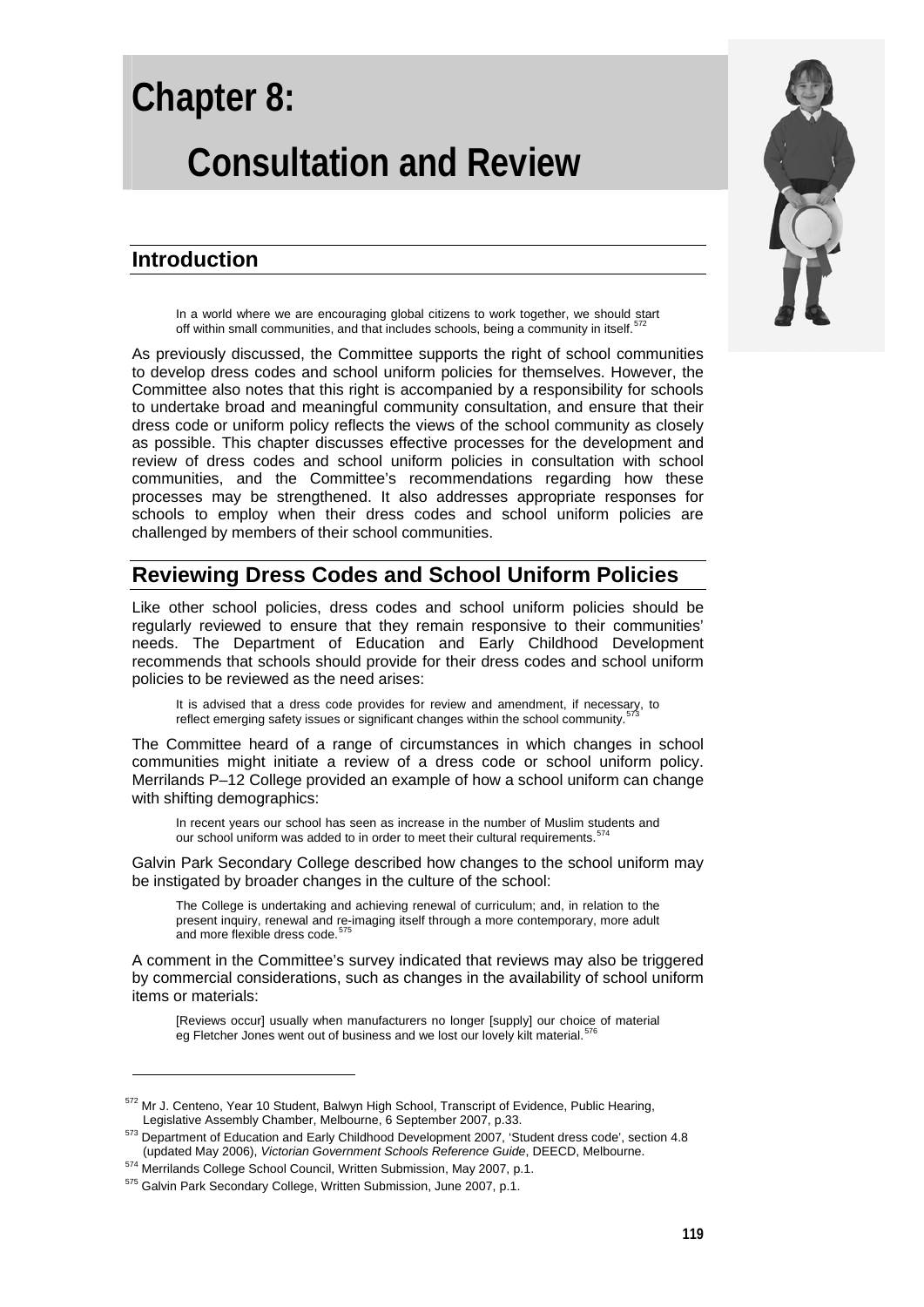Eltham High School noted that even a school which does not have a uniform must regularly review its dress code to reflect changing priorities and circumstances:

This process should be a dynamic one, with the incorporation of new elements as appropriate, ie the relatively recent understanding of the need for 'Sun smart' dress, clarification on appropriate styles etc.<sup>[577](#page-1-0)</sup>

The Committee heard that both students and parents may pursue a change or review to a dress code or school uniform policy:

…as the time has passed…uniform policies and dress codes have needed redeveloping. As it is usually the students who actually want the change brought about, they should be the ones who notify the school council uniform subcommittee, to initiate a change, via a member of the school representative council.<sup>[578](#page-1-1)</sup>

The school council reviews uniform policy as needed. This is often in response to requests from parents or children to add a new item or style to the range of uniform items.<sup>[579](#page-1-2)</sup>

The Committee believes it is important for schools to publicise the processes that members of the school community may follow to request changes to the dress code or uniform policy. This will ensure that all suggestions may be heard, and responded to appropriately.

The Committee is nevertheless concerned that 'needs-based' reviews of a dress code or school uniform policy alone may not be sufficient to keep the policy up-todate. For example, Taylors Lakes Secondary College told the Committee that its school uniform policy was not officially reviewed for 12 years. In this time, many variations were 'unofficially introduced', frustrating the staff charged with enforcing the policy, and confusing the students and parents seeking to comply.<sup>[580](#page-1-3)</sup> Several of the disputes over school uniforms brought to the Committee's attention resulted from such 'unofficial' changes, where students wore a non-compliant item for some time before the policy was enforced.<sup>5</sup>

At the same time, the Committee is mindful of the workload that may be placed on schools and their communities if a dress code or uniform policy is reviewed too frequently. Mr John Edney, Year 11 Student, Templestowe College, remarked on the complex implications of school uniform policy reviews:

It was not until we began our investigations for today's hearing that we began to understand the complexities of the purpose of the uniform, and the stringent processes required to change the uniform. This ranges from the cost of changing the uniform, to the school and to the parents, and to the binding contracts with the uniform manufacturers, not to mention the fact that many schools have been associated with particular colours and recognised for these colours.

The Committee notes that overly frequent reviews of a dress code or school uniform policy may create an undue administrative burden, especially if the school adheres to rigorous community consultation processes as recommended throughout this chapter.

Any review of a dress code or uniform policy must also take into account the expense involved for the school community. Mr Anton Leschen, Regional Programs Manager, The Smith Family, noted that frequent or sudden changes in

<sup>576</sup> Respondent, Education and Training Committee, *Dress Codes and School Uniforms in Victorian* 

<span id="page-1-0"></span>*Schools Survey*, August – September 2007.<br><sup>577</sup> Eltham High School Council, Written Submission, May 2007, p.1.<br><sup>578</sup> Ms E. Forte, Year 12 Student, Lowanna College, Transcript of Evidence, Public Hearing, Legislative

<span id="page-1-3"></span><span id="page-1-2"></span><span id="page-1-1"></span>Assembly Chamber, Melbourne, 6 September 2007, p.32.<br>
<sup>579</sup> Marlo Primary School Council, Written Submission, June 2007, p.1.<br>
<sup>580</sup> Taylors Lakes Secondary College, Written Submission, June 2007, p.1.<br>
<sup>581</sup> For example,

<span id="page-1-5"></span><span id="page-1-4"></span><sup>&</sup>lt;sup>582</sup> Mr J. Edney, Year 11 Student, Templestowe College, Transcript of Evidence, Public Hearing, Legislative Assembly Chamber, Melbourne, 6 September 2007, p.32.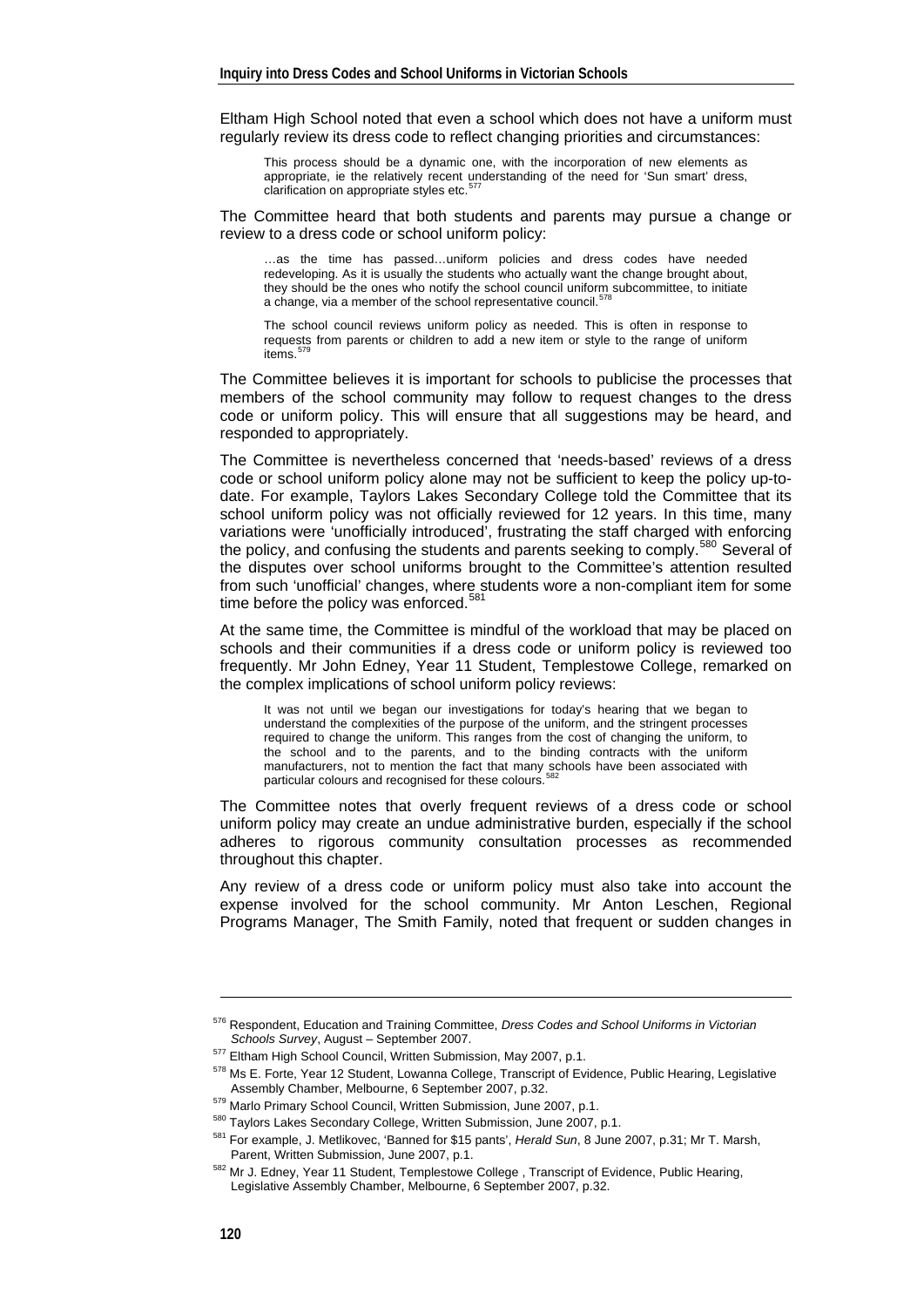uniform policies are of particular concern to families in financial difficulty.<sup>[583](#page-2-0)</sup> One school in the Committee's survey noted that the expense to families is a reason for the school to minimise substantial changes to its uniform policy:

Uniform review is kept to a minimum because of the expense involved and small changes are made from time to time rather than drastic moves.<sup>5</sup>

The Committee notes that in South Australia, departmental guidelines for schools recommend that 'any change in dress code should only be implemented after a formal notification period of 6 months and preferably a period closer to 12 months'.<sup>[585](#page-2-2)</sup> The Committee supports such a recommendation for Victorian schools.

The Committee found that the NSW Department of Education and Training provides specific guidance about an appropriate review cycle for dress codes and school uniform policies:

The school's uniform policy and school uniform requirements should be reviewed at least every five years and amended where necessary. Groups within the school community may also seek a review when circumstances change significantly or issues arise. $5$ 

The Committee's survey found that while a majority of Victorian schools (62.9%) have a variable cycle for reviewing their dress code or uniform policy, a significant number of schools (28.1%) follow a fixed review cycle. The most common length of the cycle is on an annual basis (23.2%), but a number of schools also reported two, three, four or five-yearly reviews.<sup>[587](#page-2-4)</sup> The Committee notes that certain elements of dress codes and school uniform policies may be reviewed more or less often than the rest of the policy. For example, the SunSmart Program recommends that elements of a dress code or school uniform policy relating to sun protection should be reviewed every three years.<sup>[588](#page-2-5)</sup>

The Committee agrees that reviews of dress codes and school uniform policies in Victorian schools should remain flexible enough to accommodate any significant emerging needs or concerns. The Committee nevertheless notes that formal reviews are an important way of maintaining consistency and clarity in school uniform policies, and encourages schools to establish a regular review cycle. In the Committee's view, dress codes and school uniform policies should be reviewed every three to five years, to enable schools to invest sufficient time in undertaking appropriate consultation. The Committee also notes that the review of a dress code or school uniform policy should not necessarily seek to make changes to the policy, as such changes may impose costs or inconvenience for the school community. Instead, the review may simply serve as an opportunity to re-affirm the school's commitment to an existing policy, and resolve any inconsistencies that may have arisen between reviews.

**Recommendation 8.1:** That the Department of Education and Early Childhood Development advise schools to review their dress codes and school uniform policies every three to five years in consultation with their communities, addressing all the issues covered in departmental guidelines.

<span id="page-2-0"></span><sup>&</sup>lt;sup>583</sup> Mr A. Leschen, Regional Programs Manager, The Smith Family, Transcript of Evidence, Public<br>Hearing, Melbourne, 14 May 2007, p.5.

<span id="page-2-1"></span><sup>&</sup>lt;sup>584</sup> Respondent, Education and Training Committee, *Dress Codes and School Uniforms in Victorian*<br>Schools Survey, August – September 2007,

<span id="page-2-2"></span><sup>&</sup>lt;sup>585</sup> Department of Education and Children's Services (South Australia) 2007, *Administrative Instructions* 

*and Guidelines*, May 2007, DECS, Adelaide, p.108. 586 Department of Education and Training (New South Wales) 2004, *School Uniform Policy*, Policy

<span id="page-2-4"></span><span id="page-2-3"></span>PD/2004/0025/V001, August 2004, DET, Sydney.<br><sup>587</sup> Education and Training Committee, *Dress Codes and School Uniforms in Victorian Schools Survey*,<br>August – September 2007.

<span id="page-2-5"></span><sup>588</sup> SunSmart Program, 'Review your school's SunSmart policy', SunSmart website, <http://www.sunsmart.com.au/browse.asp?ContainerID=1546>, accessed on 30 October 2007.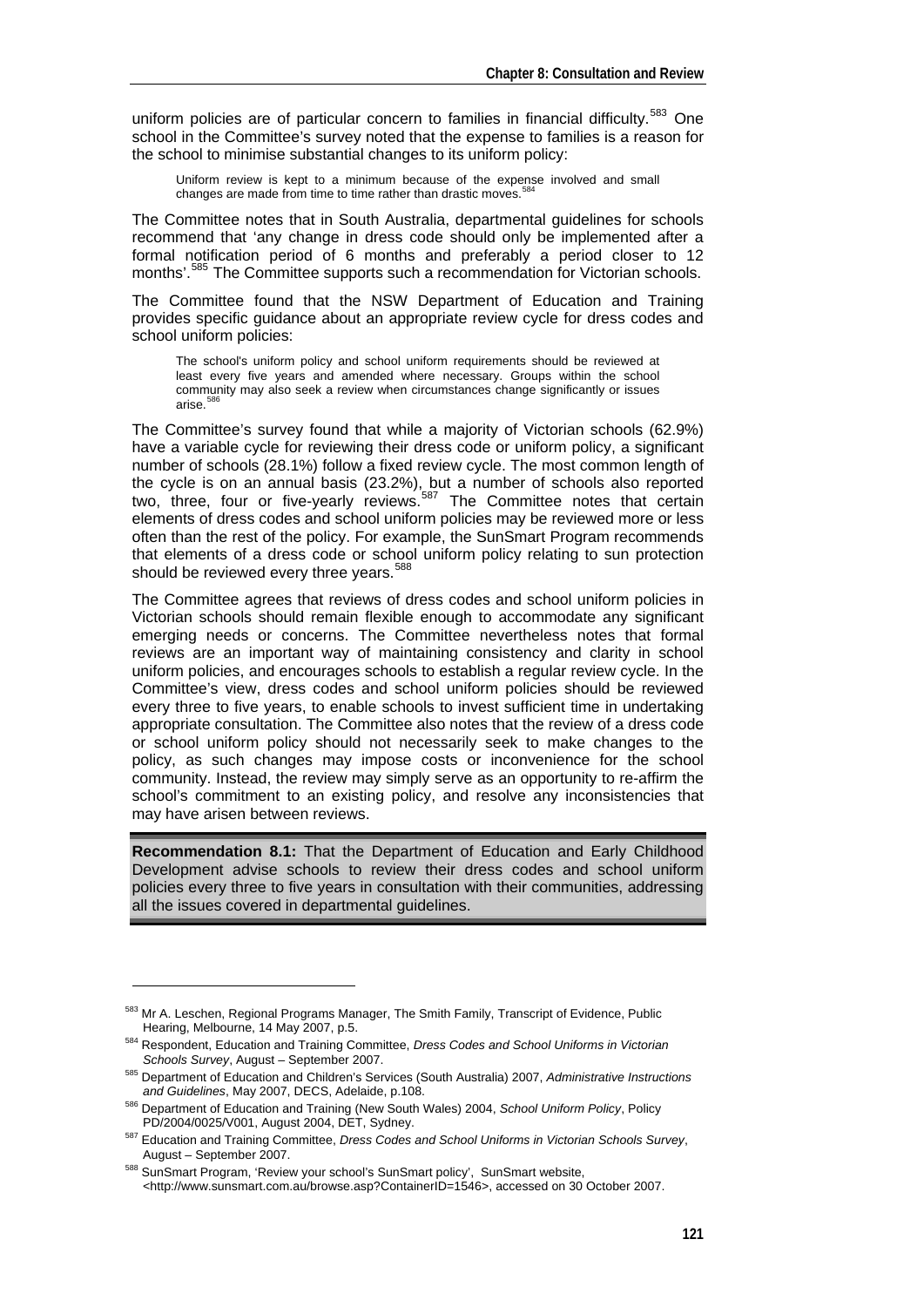Tallangatta Secondary College School Council

## **The Importance of Community Engagement**

The Committee notes that the School Council is the elected authority charged by law with representing community views in the administration of a school. This entitles councils to act on behalf of their communities in matters related to the development and review of dress codes and school uniform policies. As stated by school uniform manufacturer PSW Pty Ltd:

Ultimately School Councils reflect the values and beliefs of the school community and stakeholders, having been elected democratically by those same stakeholders.<sup>5</sup>

Nevertheless, in setting out the roles and responsibilities of school councils, the Department of Education and Early Childhood Development notes that there are some issues on which school councils should consult more directly with its community, including dress codes and school uniforms:

On some matters council is required to seek community opinion, eg dress code and the school charter...

The Department goes on to explain that with respect to such issues, the Council's mandate to represent community views is not sufficient, but that further consultation is required:

While the elected members of the school council are elected by separate electorates (parents elect parent members, DEET employees elect DEET employee members) they are nevertheless responsible to the total school community. Members therefore have a moral obligation, apart from any legal obligation, to consult with the school community and occasionally beyond the school community to the local community. This of course does not mean that council goes to the community about every decision, but that it needs to be aware of the school community's views.

While the Committee recognises the authority of the School Council to make final decisions relating to dress codes and school uniform policies, it agrees that such decisions should involve substantial consideration of the views of the entire school community.

The Committee found a number of reasons why community consultation may be especially important for dress codes and school uniform policies. Above all, dress codes and school uniforms require a high level of compliance not only from students but also from the parents and carers of students at a school. While schools may develop and implement many other policies that do not necessarily affect parents directly, parents are generally responsible for the purchase and maintenance of school uniform items. A number of submissions noted that parents may also have a role to play in the enforcement of a dress code or uniform policy, in ensuring that their children wear their uniforms correctly.<sup>[592](#page-3-3)</sup> Cooperation from parents is therefore essential to a school uniform policy working in practice.

Several schools noted that it can become difficult to implement a dress code or school uniform policy that does not have parental support, such as the following comment from the Committee's survey:

It is very difficult to maintain adherence to a dress code when parents do not see it as a priority.

<span id="page-3-1"></span><span id="page-3-0"></span><sup>589</sup> PSW Pty Ltd, Written Submission, May 2007, p.5.<br><sup>590</sup> Department of Education, Employment and Training 2001, *Making the Partnership Work: Role and Responsibilities*, Office of School Education, DEET, Melbourne, available on DEECD website, <http://www.eduweb.vic.gov.au/edulibrary/public/schacc/MakePartnership.pdf>, accessed on 30

<span id="page-3-3"></span>

<span id="page-3-2"></span>October 2007, p.13.<br>
<sup>591</sup> ibid., p.14.<br>
<sup>592</sup> For example, Ms S. Winter, Parent, Written Submission, May 2007, p.1; Charlton College School Council, Written Submission, June 2007, p.1; Taylors Lakes Secondary College, Written Submission,<br>June 2007, p.2; Whittlesea Secondary College, Written Submission, July 2007, p.2.

<span id="page-3-4"></span><sup>&</sup>lt;sup>593</sup> Respondent, Education and Training Committee, Dress Codes and School Uniforms in Victorian *Schools Survey*, August – September 2007.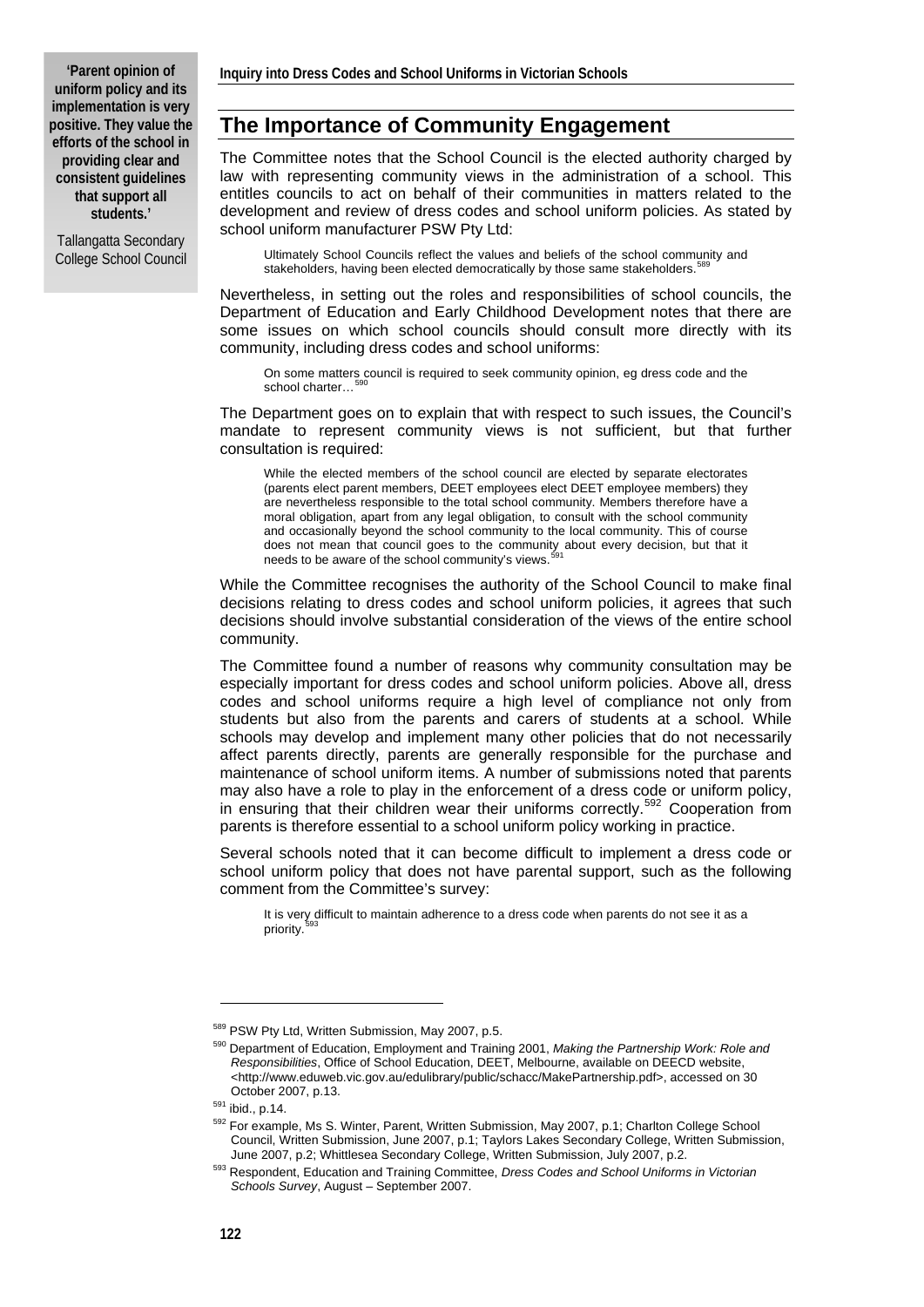On the other hand, a written submission from Red Cliffs Primary School demonstrated that cooperation from parents can have powerful benefits for a school uniform policy's implementation:

Red Cliffs Primary School adopted a compulsory school uniform policy six years ago. The compulsory school uniform policy has total acceptance from parents and total support from Parent's Club. The policy…has almost 100% compliance. Students wear their uniform with pride.<sup>5</sup>

Several further submissions from schools also boasted that their uniform policy or dress code is strongly supported by their school community.<sup>[595](#page-4-1)</sup> The Committee notes that effective consultation is likely to increase the level of parental support for a dress code or school uniform policy, providing benefits both for the policy's implementation, and for pride and cohesion within the school community.

The Department's guidelines for school councils also charge them with a general responsibility for 'creating interest in the school within the community'.<sup>[596](#page-4-2)</sup> Mr Brian Burgess, President, Victorian Association of State Secondary Principals, told the Committee that dress codes and school uniform policies provide a particularly valuable opportunity for schools to engage their communities:

Whilst in one sense it is a low-level issue, it is quite an important way of engaging the community and then perhaps getting them engaged in other aspects of how the school operates. Whilst there are frustrations about school uniforms, I do not think school communities would want to relinquish the opportunity to make the decisions themselves, because they can engage the school community quite solidly in the discussion. Parents feel comfortable talking about a school uniform. They are not that comfortable talking about what year 8 maths should look like. It is a way of getting into  $\mathbf{H}$ .

While matters relating to teaching and learning may require special professional expertise, all members of a school community can participate confidently in the development or review of a dress code or school uniform policy. Thus, such policies represent an ideal opportunity for schools to strengthen the linkages with their communities, which are recognised as essential to supporting student learning.<sup>[598](#page-4-4)</sup>

## **Key Stakeholders**

-

The Department of Education and Early Childhood Development recommends that consultation regarding dress codes and school uniform policies should actively involve staff, students and parents:

To enable a dress code to be fully workable, it should accurately reflect the values of its particular school community and should be produced by strong cooperation between students, parents/guardians and teachers.<sup>59</sup>

The Victorian Independent Education Union also agreed that decisions relating to dress codes and school uniforms should be made through consultation with staff, parents and students.<sup>[600](#page-4-6)</sup> The Committee's survey found that the groups most commonly involved in the development and review of dress codes and school

<span id="page-4-1"></span><span id="page-4-0"></span><sup>&</sup>lt;sup>594</sup> Red Cliffs Primary School, Written Submission, May 2007, p.1.<br><sup>595</sup> For example. Rosanna Primary School Council, Written Submission, May 2007, p.1; Spotswood Primary School, Written Submission, June 2007, p.1; Belvedere Park Primary School, Written

<span id="page-4-2"></span><sup>&</sup>lt;sup>596</sup> Office of School Education, Department of Education 2006, Roles and Responsibilities of School Council, October 2006, Victorian Government, Melbourne, p.1.

<span id="page-4-3"></span><sup>&</sup>lt;sup>597</sup> Mr B. Burgess, President, Victorian Association of State Secondary Principals, Transcript of Evidence,<br>Public Hearing, Melbourne, 30 April 2007, p.9.

<span id="page-4-4"></span><sup>598</sup> Department of Education and Early Childhood Development 2007, 'Principles of Learning and Teaching', available on the DEECD website, *<*http://www.education.vic.gov.au/studentlearning/teachingprinciples/onlineresource/p6/default.htm>,

<span id="page-4-5"></span>accessed on 30 October 2007.<br><sup>599</sup> Department of Education and Early Childhood Development 2007, 'Student dress code', section 4.8<br>updated May 2006). Victorian Government Schools Reference Guide. DEECD. Melbourne.

<span id="page-4-6"></span><sup>&</sup>lt;sup>600</sup> Victorian Independent Education Union, Written Submission, June 2007, p.1.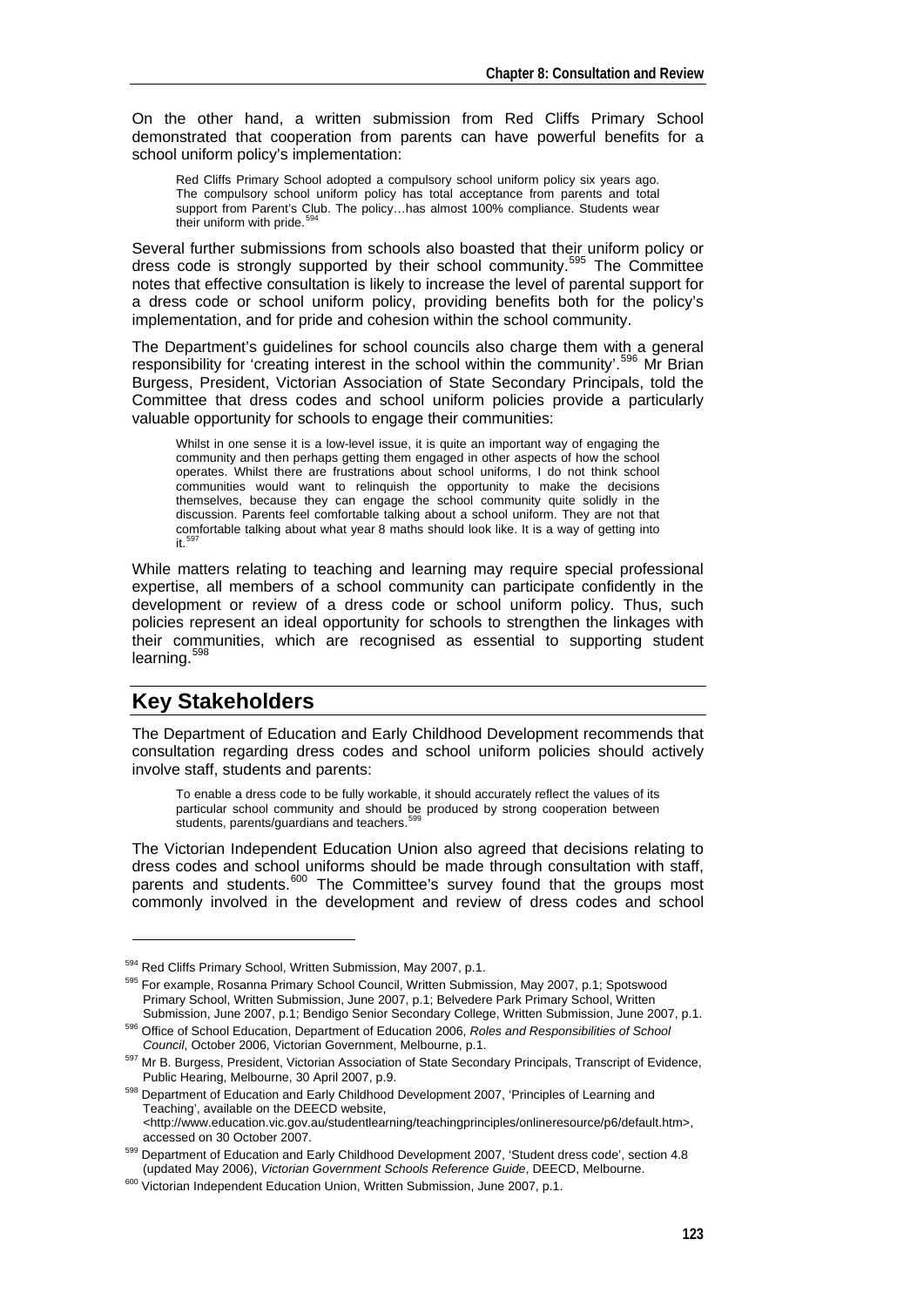**'…in some situations, in secondary colleges where they have tried to bring the uniform up to a bit more of a fashionable sort of level…they do it sometimes in consultation with the uniform supplier but not with the students and certainly not with the parents.'** 

Gail McHardy, Executive Officer, Parents Victoria

uniform policies are principals, who are involved by 96.0 per cent of schools, teachers (92.4%), parents (91.7%), and the School Council (85.6%).<sup>[601](#page-5-0)</sup> A slightly lower proportion of schools consult with students (79.1%). Some schools also seek input from non-teaching staff (55.2%) or school uniform suppliers (52.4%). Additional groups identified as participants in consultation around school uniforms include other schools in the same network and, in the case of one religious school, the school's religious congregation. Only 3.3 per cent of schools involve a representative of the education system in which they operate (Catholic, government or independent) in their consultation process, and most of these are from the Catholic sector.

The Committee heard further suggestions regarding additional groups that should be consulted in the development or review of school uniform policies. The Law Institute of Victoria suggested that the Committee consider the new school uniform guidelines from the UK Department for Children, Schools and Families. These guidelines require schools to consider the views of minority ethnic and religious groups, as well as groups representing students with special educational needs or disabilities.<sup>[602](#page-5-1)</sup>

Some jurisdictions in Australia also nominate additional groups to be consulted. For example, the NSW policy statement requires schools to follow a 'formal' consultation process which includes the 'Parents and Citizens Association' and local 'Aboriginal Education Consultative Group' where relevant.<sup>[603](#page-5-2)</sup> Dr Mark Rose, Committee of Management, Victorian Aboriginal Education Association Inc, suggested that greater indigenous involvement in consultation may be desirable for some schools:

There is a very good working relationship between the Department and VAEAI, which is great, but in some areas that relationship is very sophisticated, long-standing and well structured. In other places it may not be so good…We are happy to consult with all school councils. I guess if you look at the number of indigenous people on school councils it probably is poorly represented, so that might be something for us to take on board so we can have a say in the school uniform.

The VAEAI also made a recommendation to the Committee regarding consultation between schools and their Local Aboriginal Education Consultative Group:

Schools should be required to consult their Local Aboriginal Education Consultative Group on all aspects of their uniform policies. First and foremost this consultation should establish what Koorie parents can afford to pay for a uniform. It should also examine what constitutes an appropriate dress code and appropriate enforcement measures.<sup>60</sup>

The Committee supports the view that consultation around dress codes and school uniforms should involve a wide range of stakeholders within the school community. The Committee notes that the parents of prospective students should also be given the opportunity to contribute; for example, the parents of primary students about to enter Year 7.

The involvement of students in consultation processes attracted considerable comment in submissions to this inquiry. The Victorian Students' Representative Council (SRC) told the Committee that it strongly supports the involvement of students in decisions about dress codes and school uniform policies:

The recent SRC Congress, representing over 25 000 students from 39 Victorian secondary schools, resolved with overwhelming agreement that the student body

<span id="page-5-0"></span><sup>601</sup> Education and Training Committee, *Dress Codes and School Uniforms in Victorian Schools Survey*,

<span id="page-5-1"></span>August – September 2007.<br><sup>602</sup> Law Institute of Victoria, Written Submission, June 2007, p.8.<br><sup>603</sup> Department of Education and Training (New South Wales) 2004, *School Uniform Policy*, Policy

<span id="page-5-3"></span><span id="page-5-2"></span>PD/2004/0025/V001, August 2004, DET, Sydney.<br><sup>604</sup> Dr M. Rose, Committee of Management, Victorian Aboriginal Education Association Inc, Transcript of<br>Evidence, Public Hearing, Melbourne, 14 May 2007, p.28.

<span id="page-5-4"></span><sup>&</sup>lt;sup>605</sup> Victorian Aboriginal Education Association Inc, Written Submission, May 2007, p.3.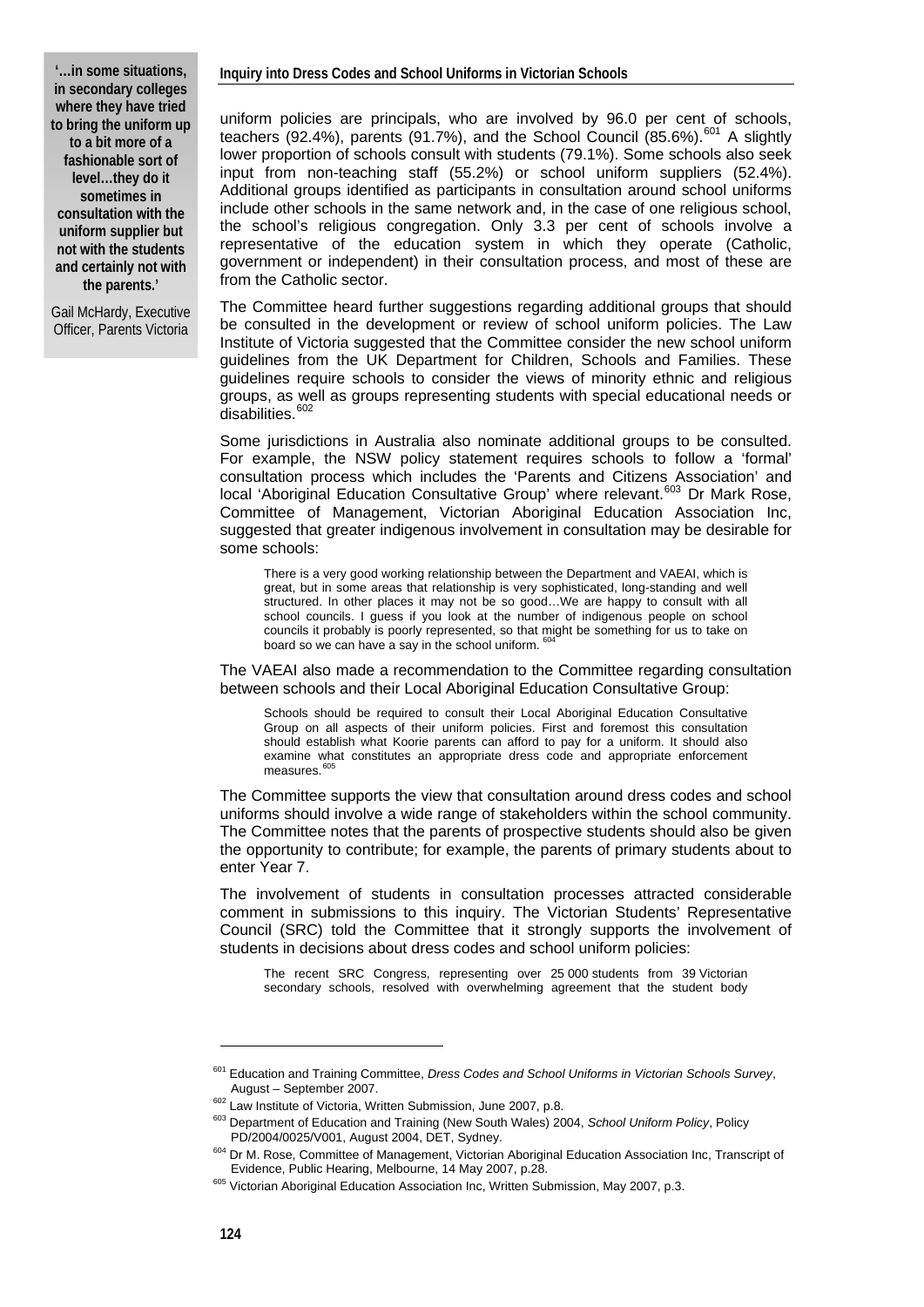should have a say in decisions about uniforms and that school uniforms should be approved by the SRC before implementation.<sup>6</sup>

During a public hearing in the parliamentary chambers, many students took the opportunity to describe their experiences being consulted on issues associated with school uniforms. A number of students noted that they had been successful in getting changes through School Council, to reflect the needs and preferences of the student body:

We have just recently changed the design of our jumpers... [students] had said [to the leadership group] that they wanted it changed, so we spoke to the principal and other people. We had a survey and went around and talked to every class and asked if they would be interested in changing it. Because the result came back positive, we had to then take it to the school council, and then it became part of the uniform.  $60^\circ$ 

For several years many students have tried to get a school scarf as part of our uniform. The majority of students believe that this will make our uniform look more sophisticated and will encourage a sense of pride. This year it was taken to the school council, and we were given feedback that they will allow us to trial a school scarf as long as we can show that we are wearing our uniform correctly — wearing our ties up and our blazers. Hopefully we can do that and we will get a school scarf.<sup>[608](#page-6-2)</sup>

Others noted that they have had less success in implementing the uniform policies sought by student representatives:

At our school a lot of our students are unhappy with our PE uniform, which is a red polo shirt and basketball shorts. We were unhappy with the colours of it, because red is not actually in our school uniform; it is normally navy blue and white. We have put it forward to the school council quite a few times, and it has been knocked back every time because the pants we wanted were able to be bought in other shops, and it wanted them to be bought from our school uniform shop.<sup>[609](#page-6-3)</sup>

An issue for a change in uniform that has been of great importance to the students at our school has been whether girls are allowed to wear knee-high black socks with a winter skirt such as the one I am currently wearing. Currently the situation is that students are only allowed to wear white socks; however, a vast majority of studentsalmost every student in the school community — as well as a lot of parents think that black socks are acceptable. We have had student petitions which have been sent to school council, but school council has often point-blank refused the change of uniform. Most teachers are extremely strict in the enforcing the rule of no black socks, even over black stockings when they cannot be noticed. This is of great annoyance to students at  $K_{\text{M}}$ <sup>6</sup>

The Victorian Parents Council Inc supported the view that students should be involved in decisions relating to dress codes and school uniform policies:

If schools want to have uniforms then it should be part of their leadership strategy to get buy-in for the uniform and how it is worn, not just from parents, but from the students themselves. Students are the ones that need to be engaged in whether they wear a uniform and what it means to their sense of belonging with their peers and broader school group.<sup>[611](#page-6-5)</sup>

As noted in the following section, the Committee heard from a number of schools that provide opportunities for students to be actively involved in their consultation processes. The Committee notes that some schools involve students not only as contributors, but also as administrators of consultation processes, such as surveys and focus groups.

<span id="page-6-0"></span><sup>&</sup>lt;sup>606</sup> Ms G. Kennelly, Student Representative, Victorian Student Representative Council, Transcript of Evidence, Public Hearing, Melbourne, 4 June 2007, p.16.

<sup>&</sup>lt;sup>607</sup> Ms N. Harman, Year 9 Student, Kyneton Secondary College, Transcript of Evidence, Public Hearing,

<span id="page-6-1"></span>Legislative Assembly Chamber, Melbourne, 6 September 2007, p.34.<br><sup>608</sup> Ms S. Cashin, Year 11 Student, Werribee Secondary College, Transcript of Evidence, Public Hearing,

<span id="page-6-3"></span><span id="page-6-2"></span>Legislative Assembly Chamber, Melbourne, 6 September 2007, p.35.<br><sup>609</sup> Ms E. Forrester, Year 10 Student, Shepparton High School, Transcript of Evidence, Public Hearing,<br>Legislative Assembly Chamber, Melbourne, 6 September

<span id="page-6-4"></span> $610$  Ms E. Koehn, Year 11 Student, Kew High School, Transcript of Evidence, Public Hearing, Legislative Assembly Chamber, Melbourne, 6 September 2007, p.35.

<span id="page-6-5"></span><sup>&</sup>lt;sup>611</sup> Victorian Parents Council Inc, Written Submission, June 2007, p.2.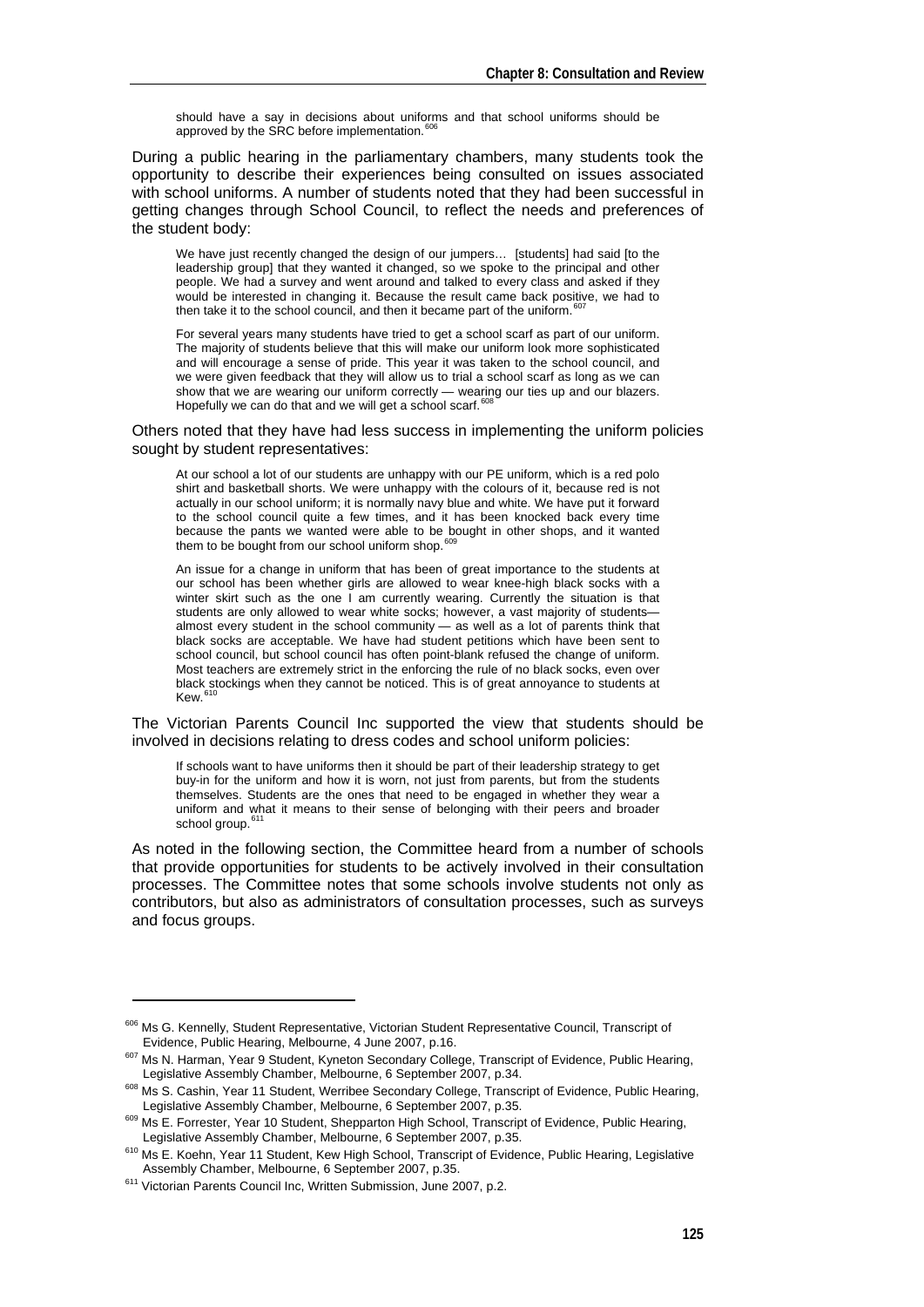**'When changes to the uniform are being considered, consultation with all families, teachers and students is undertaken and student comment noted and considered. This includes consideration for dress requirements for those students from culturally diverse backgrounds.'** 

Euroa Secondary College School Council In the Committee's survey, one primary school reported that its students' input into the school uniform policy would be 'minimal' because of their age.<sup>[612](#page-7-0)</sup> However, the Committee found that although a higher proportion of secondary schools include students in consultation around dress codes and uniform policies (89.6%), the proportion of primary schools that consult with students is nonetheless significant  $(73.0\%)$ .<sup>[613](#page-7-1)</sup> Throughout public hearings and written submissions for this inquiry, the Committee was impressed by the quality of contributions provided by students, at both primary and secondary level. In particular, the Committee notes that primary students were as capable as secondary students of engaging in insightful, relevant discussion around the mock *'School Uniform Bill 2007'*, during a public hearing at Parliament House. The Committee therefore does not believe that student age should be a barrier to participation in consultation, but acknowledges that it may change the nature of the consultation processes required.

The Committee suggests that student consultation may be a valuable resource for schools when developing school uniform policies. The Committee also believes that participation in a school community is an important precursor to participation in a democratic society. A dress code or school uniform policy may therefore represent a readily accessible opportunity for students to explore their rights and responsibilities as individuals and members of a community, and understand the possibilities and limitations of active citizenship within their school.

#### **Consultation and Communication**

The Department of Education and Early Childhood Development advises that schools should give some thought to an appropriate consultation process for their dress codes and school uniform policies, to reflect the importance of the issue:

Introduction of a student dress code is a major decision for the school and for the parents/guardians of children attending the school. In developing a student dress code policy, the school council should give careful consideration to the form of consultative process that will be undertaken.

The Department goes on to recommend that the consultation process should guarantee that teachers, students, parents and carers all have the opportunity to express their views. It also notes that the process should make provision for these views to be given 'careful consideration', before a decision is made. The Department suggests that the process for consultation should be identified in the dress code or school uniform policy itself, or recorded in school council minutes.<sup>4</sup>

The Committee found that schools apply a variety of methods for consultation when developing and reviewing their dress codes or uniform policies. For example, Ranfurly Primary School reported that its introduction of a compulsory school uniform policy in 2006 came in response to a survey of the school community.<sup>[616](#page-7-4)</sup> Eumemmerring College Council reported that its stance on uniform policy is decided by a school council vote.<sup>[617](#page-7-5)</sup> A written submission from Taylors Lakes Secondary College detailed an extensive review of its uniform policy conducted in 2005 by a joint subcommittee of students, parents and staff. The review included two surveys of the school community on their views on uniforms and preferences for its design, resulting in a report and recommendations which were submitted to the School Council for ratification.<sup>[618](#page-7-6)</sup> Ms Skye Shayne, Year 6 Student, Belvedere

<span id="page-7-0"></span><sup>612</sup> Respondent, Education and Training Committee, *Dress Codes and School Uniforms in Victorian* 

*Schools Survey*, August – September 2007. 613 Education and Training Committee, *Dress Codes and School Uniforms in Victorian Schools Survey*,

<span id="page-7-1"></span>August – September 2007.<br><sup>614</sup> Department of Education and Early Childhood Development 2007, 'Student dress code', section 4.8<br>(updated May 2006). *Victorian Government Schools Reference Guide*. DEECD. Melbourne.

<span id="page-7-6"></span><span id="page-7-5"></span><span id="page-7-4"></span>

<span id="page-7-3"></span><span id="page-7-2"></span><sup>&</sup>lt;sup>615</sup> ibid.<br><sup>616</sup> Ranfurly Primary School Council, Written Submission, May 2007, p.1.<br><sup>617</sup> Eumemmerring College Council, Written Submission, May 2007, p.1.<br><sup>618</sup> Taylors Lakes Secondary College, Written Submission, June 2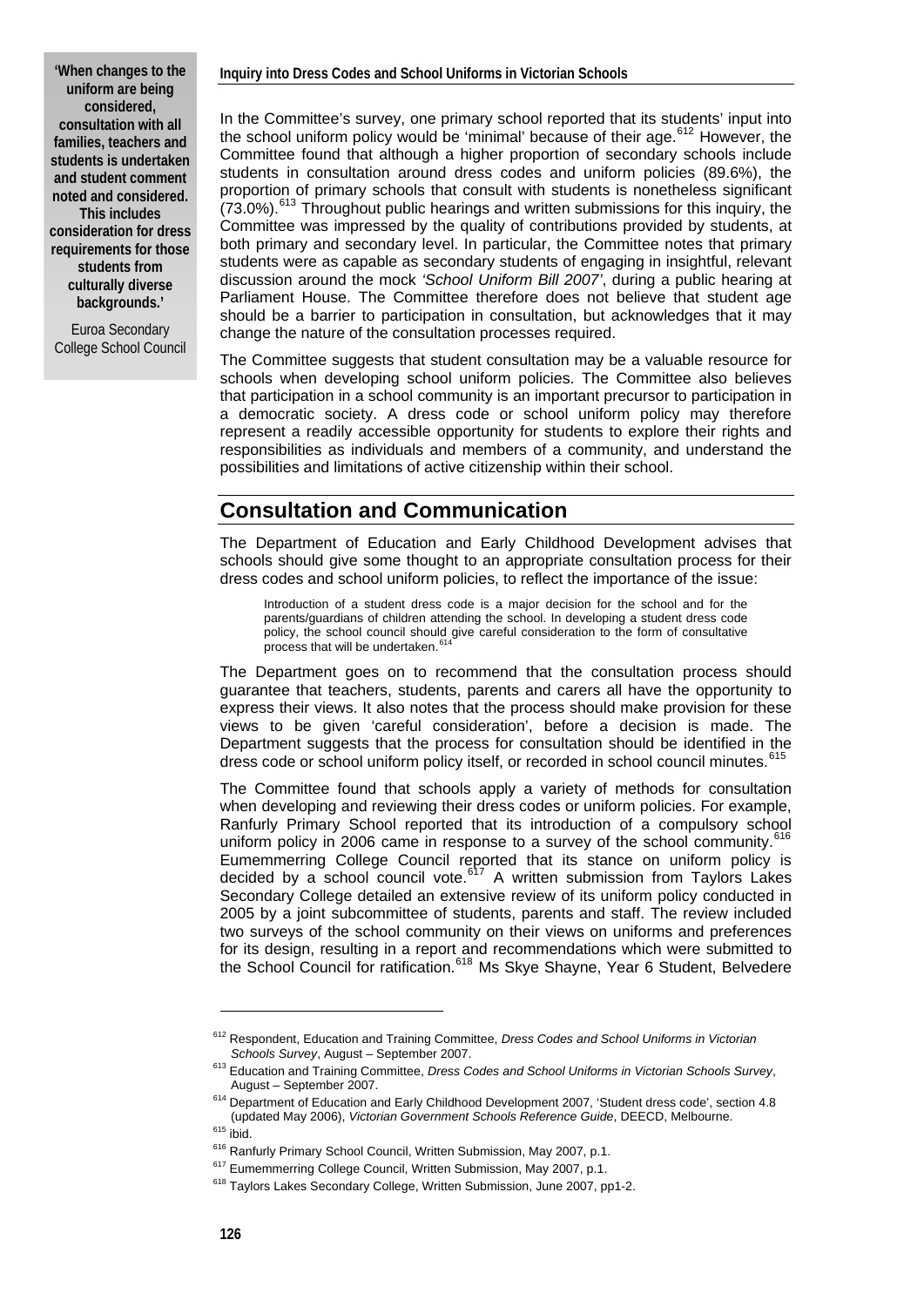Park Primary School, described a similar consultation process, which occurred in her school in 2005:

The discussion about what students wear to school was a joint process between students, parents and the school council. A special committee was set up to organise the school uniform policy. There were surveys and questionnaires asking for people's opinions and ideas on suitable styles and colours. The final recommendations were taken to school council for approval before they were introduced to the school community.<sup>[619](#page-8-0)</sup>

The Committee also heard examples of consultation processes from schools that do not have uniforms. For example, St Kilda Park Primary School noted that its casual dress code is the subject of regular dialogue between the school and its community:

Like all school policies, the policy of casual student dress is considered on a regular basis through discussion at school council, staff meetings and parent and student<br>forums. Comment is also invited through the school newsletter.<sup>[620](#page-8-1)</sup>

At Princes Hill Secondary College, the school dress code has been discussed extensively at parent and student forums. At times, these discussions have addressed propositions that a school uniform should be introduced, which have been subsequently rejected by consensus from the parent and student bodies. $621$ 

The Department of Education and Early Childhood Development also advises schools to give consideration to effective communication with their communities when reviewing their dress codes or school uniform policies. The Department notes that items to be communicated include the consultation processes for the review; associated timelines; and any 'significant financial costs' that might be associated with proposed changes to the policy. The Department recommends that these matters be communicated to all relevant stakeholders, including the school uniform suppliers if applicable.<sup>62</sup>

Other Australian jurisdictions make more specific requirements or recommendations regarding the communication of dress codes and school uniform policies to school communities. In New South Wales, for example, schools are advised to be proactive in communicating their expectations about student clothing to all members of their communities:

Consideration must be given to effective ways of communicating about the school uniform requirements with different groups of parents. This may include, for example, use of interpreters or use of community media as well as school newsletters.<sup>6</sup>

The Committee supports the current departmental guidelines regarding communication with school communities during the development or review of dress codes and school uniform policies. The Committee also encourages schools to consider the needs of culturally and linguistically diverse communities in any information they provide relating to dress codes and school uniform policies, as in all important school communications.

The Committee commends the many schools that make significant efforts to consult and communicate with their communities when developing and reviewing their dress codes and uniform policies. The Committee is aware that some exemplary models of consultation between school councils and their communities on other issues have been promoted through the Department of Education and

<span id="page-8-0"></span><sup>&</sup>lt;sup>619</sup> Ms S. Shayne, Year 6 Student, Belvedere Park Primary School, Transcript of Evidence, Public<br>Hearing, Legislative Council Chamber, Melbourne, 6 September 2007, p.21.

<span id="page-8-1"></span>

<sup>&</sup>lt;sup>620</sup> St Kilda Park Primary School, Written Submission, June 2007, p.1.<br><sup>621</sup> Ms H. Stokes, President, Princes Hill Secondary College School Council, Transcript of Evidence,

<span id="page-8-2"></span>Public Hearing, Carlton North, 31 July 2007, p.3.<br><sup>622</sup> Department of Education and Early Childhood Development 2007, 'Student dress code', section 4.8<br>(updated May 2006), *Victorian Government Schools Reference Guide*, DE

<span id="page-8-4"></span><span id="page-8-3"></span><sup>&</sup>lt;sup>623</sup> Department of Education and Training (New South Wales) 2004, School Uniforms in New South *Wales Government Schools*, DET, Sydney, p.8.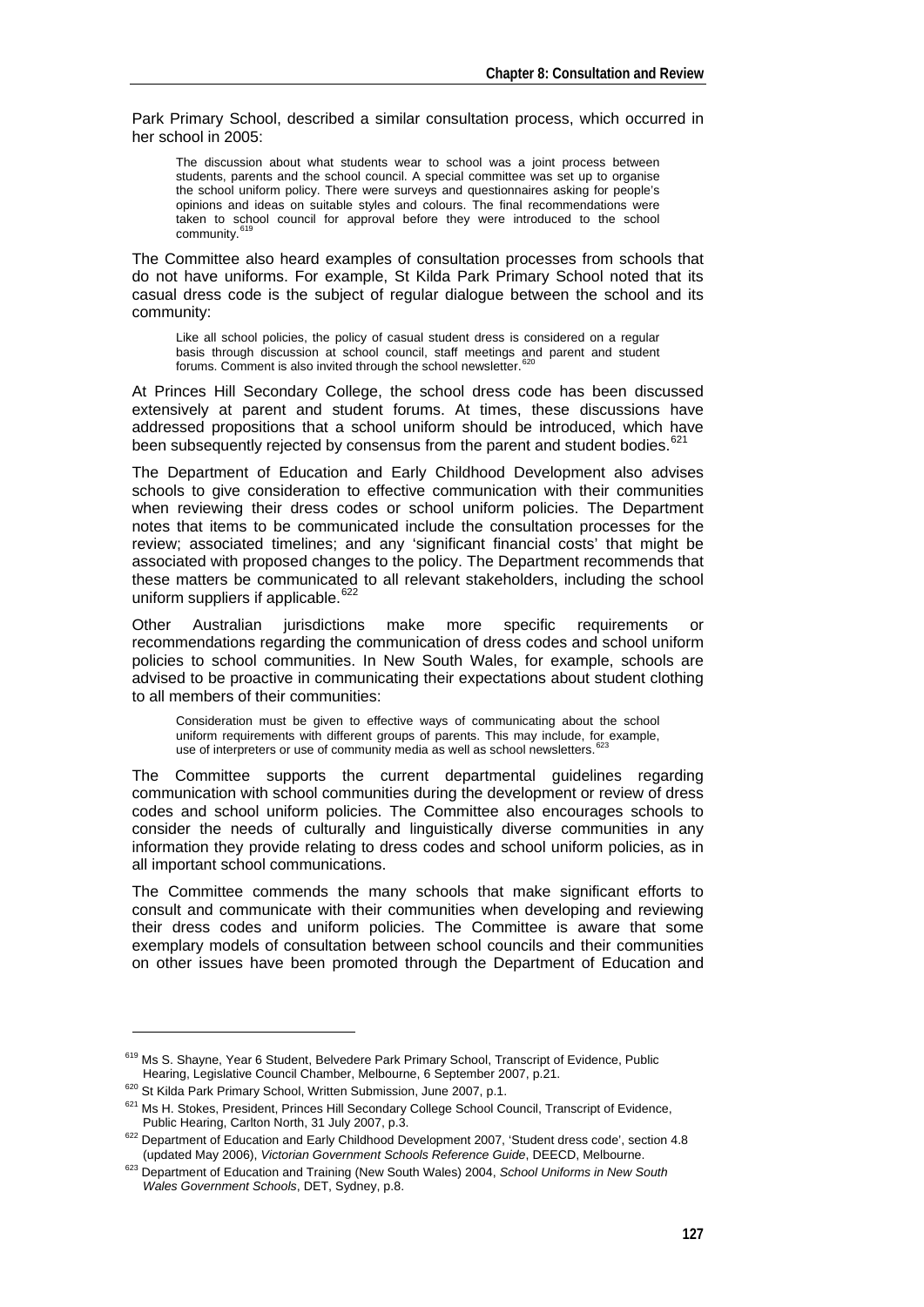Early Childhood Development.<sup>[624](#page-9-0)</sup> The Committee recommends that the Department enhance its guidelines around dress codes and school uniform policies by incorporating examples of successful consultation models.

**Recommendation 8.2:** That the Department of Education and Early Childhood Development incorporate into its guidelines for dress codes and school uniform policies examples of best practice in consultation and communication between schools and their communities.

### **Managing Challenges**

The Committee believes that effective consultation is an important way in which schools may minimise conflict over dress codes and school uniform policies within their communities. Nevertheless, as parent Ms Jacinta Covington noted in her written submission, the views of school communities on dress codes and uniform policies cannot be expected to be unanimous:

What does it mean for a community to have a view? Members of communities have views. A community may reach a broad consensus on an issue. Rarely does a community have a unanimous view.<sup>[625](#page-9-1)</sup>

Schools may therefore be faced with instances where an individual parent or student holds a view on the dress code or school uniform that differs from the community consensus. Some possible responses to such situations are outlined below.

#### **Exemptions and Variations**

In many cases where an individual has special needs with respect to a dress code or school uniform policy that differ from those of the broader community, it may be appropriate for an exemption or variation to be negotiated. As noted in Chapters 3 and 4, this may be especially applicable where an objection to the policy is based on a student or parent's religious belief or cultural background, or a particular physical feature or health condition. As further noted in Chapter 4, exemptions may also be applied in the case of a genuine philosophical or conscientious objection. However, the Committee acknowledges that such objections are likely to be rare, and that they will probably involve some form of discussion or mediation beyond the school's standard exemption process.

The Department of Education and Early Childhood Development advises schools to provide information about exemptions in their dress codes or uniform policies. This should include the potential grounds for exemptions, including any that may be specific to the local conditions, and procedures by which exemptions may be requested and granted.<sup>[626](#page-9-2)</sup> Many schools noted that they grant exemptions in response to a note from the student's parents. However, Ms Gail McHardy, Executive Officer, Parents Victoria, observed that a note from parents may sometimes conceal deeper issues around how compliance with the dress code or uniform policy is addressed at home:

… we are the first ones to say we have examples where some families find it a bit easier if the child is very strong-willed, that they will just write the note saying, 'It's okay to wear the jeans,' or whatever and feel a bit bullied into doing [it], because it does happen in some families. It is easier just to sign the note... because no-one is perfect.<sup>[627](#page-9-3)</sup>

<span id="page-9-0"></span><sup>624</sup> Office of School Education, Department of Education 2006, *Good Practice: Community Consultation*,

<span id="page-9-1"></span>October 2006, Victorian Government, Melbourne.<br><sup>625</sup> Ms J. Covington, Parent, Written Submission, May 2007, p.5.<br><sup>626</sup> Department of Education and Early Childhood Development 2007, 'Student dress code', section 4.8

<span id="page-9-3"></span><span id="page-9-2"></span><sup>(</sup>updated May 2006), *Victorian Government Schools Reference Guide*, DEECD, Melbourne. 627 Ms G. McHardy, Executive Officer, Parents Victoria, Transcript of Evidence, Public Hearing, Melbourne, 30 April 2007, pp.41-42.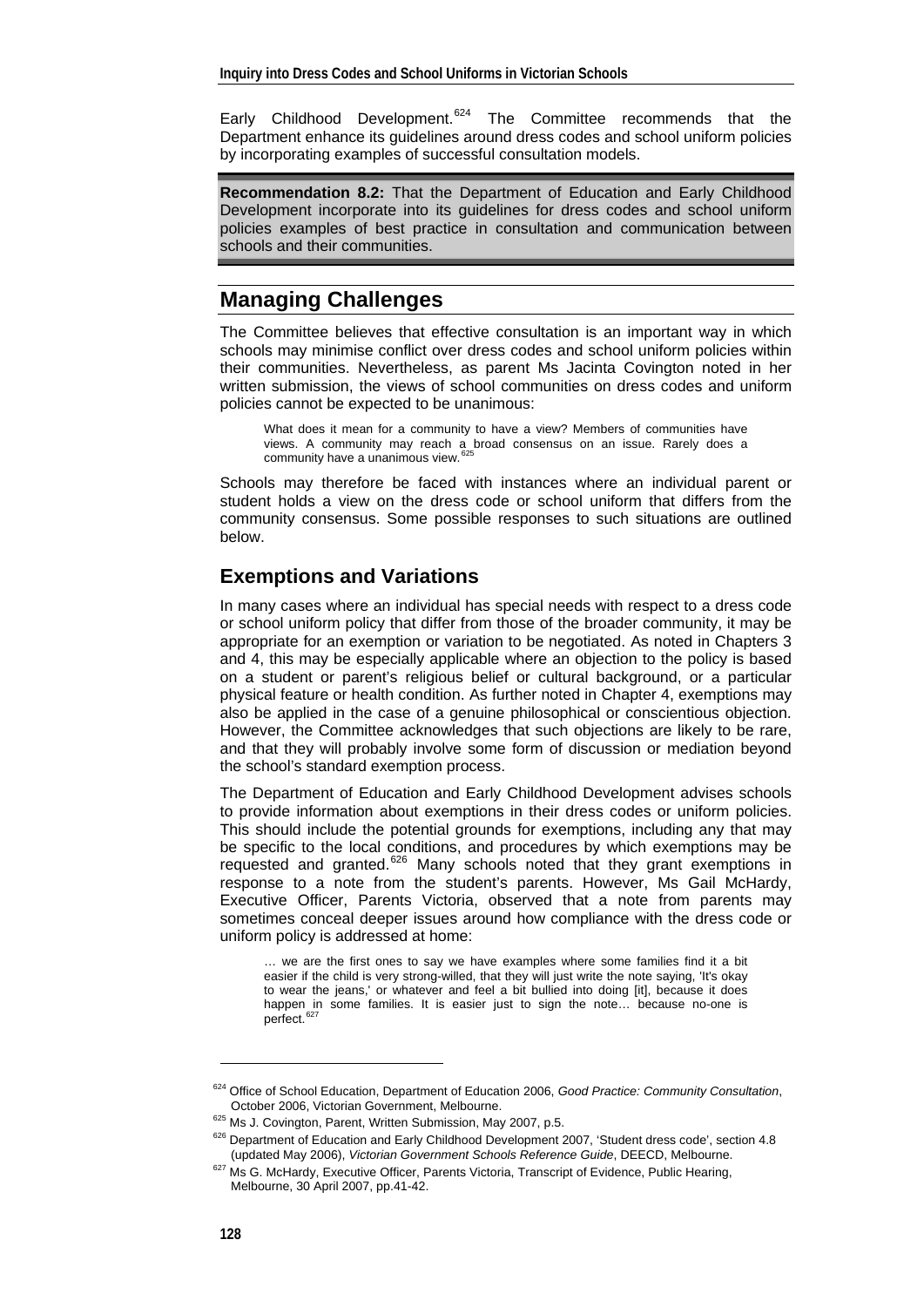The Committee notes that contact with parents may therefore also be part of the exemption process, to confirm that the reasons for the exemption are genuine.

The Department assigns decisions regarding individual exemptions to 'the management role of the principal'.<sup>[628](#page-10-0)</sup> Nevertheless, the Committee recommends that principals take the views of their communities into account as much as possible when considering requests for exemptions from community-developed dress codes or uniform policies. The Law Institute of Victoria also suggests that schools should be required to give reasons for rejecting an application for an exemption to a dress code or school uniform policy, in light of the *Human Rights*  Charter and equal opportunity laws.<sup>[629](#page-10-1)</sup> The Committee supports this view, and further suggests that individual exemptions should be noted in subsequent policy discussions or reviews, in case they indicate a need for broader policy changes.

**Recommendation 8.3:** That the Department of Education and Early Childhood Development publish further guidelines regarding best practice processes for considering exemptions to dress codes and school uniform policies, including a requirement that reasons for the refusal of an application for exemption be provided to the student and/or parent involved.

#### **Finding an Alternative School**

The Committee heard the view that if a parent or student disagrees with a dress code or school uniform policy developed by a school community, they should seek another school. The Victorian Association of State Secondary Principals presented the view that uniform policies that have been developed through proper consultation with the school community should be a condition of enrolment at a school:

In terms of appropriate enforcement of sanctions, we believe that it should be approved by your school council and then backed by the region and the centre; by which I mean the Department of Education. Once approved, it should be a condition of enrolment and be non-negotiable.<sup>63</sup>

A similar view was expressed in a number of written submissions from government schools. Rowville Secondary College argued that compliance should be a condition of enrolment, in order to reduce the time spent on uniform-related disputes:

Our School Council believes that when a local community has determined its stance on uniform, it is perfectly reasonable that provided appropriate exemption policies and support structures are in place...support for the college policy should be a condition of enrolment. Too much time debating the uniform takes resources away from the core educational business – students and their learning.  $63$ <sup>2</sup>

Wangaratta High School agreed that adherence to a uniform policy should be a condition of enrolment and asked that the school be 'unreservedly' supported in this by the Department. $632$  Similar comments from government schools were also received in the Committee's survey.[633](#page-10-5)

Mr Andrew Smith, Deputy Chief Executive, Association of Independent Schools of Victoria, indicated that compliance is widely understood to be a condition of enrolment in schools in the independent sector:

In attending those schools parents and students agree to abide by the policies of those schools, and schools will have appropriate responses to that, but it is a commitment that

<span id="page-10-0"></span><sup>628</sup> Department of Education and Early Childhood Development 2007, 'Student dress code', section 4.8

<span id="page-10-1"></span>

<sup>(</sup>updated May 2006), *Victorian Government Schools Reference Guide*, DEECD, Melbourne.<br><sup>629</sup> Law Institute of Victoria, Written Submission, June 2007, p.6.<br><sup>630</sup> Mr B. Burgess, President, Victorian Association of State Seco

<span id="page-10-5"></span><span id="page-10-4"></span>

<span id="page-10-3"></span><span id="page-10-2"></span><sup>&</sup>lt;sup>631</sup> Rowville Secondary College School Council, Written Submission, June 2007, p.2.<br><sup>632</sup> Wangaratta High School Council, Written Submission, June 2007, p.2.<br><sup>633</sup> Respondents, Education and Training Committee, *Dress Cod Schools Survey*, August – September 2007.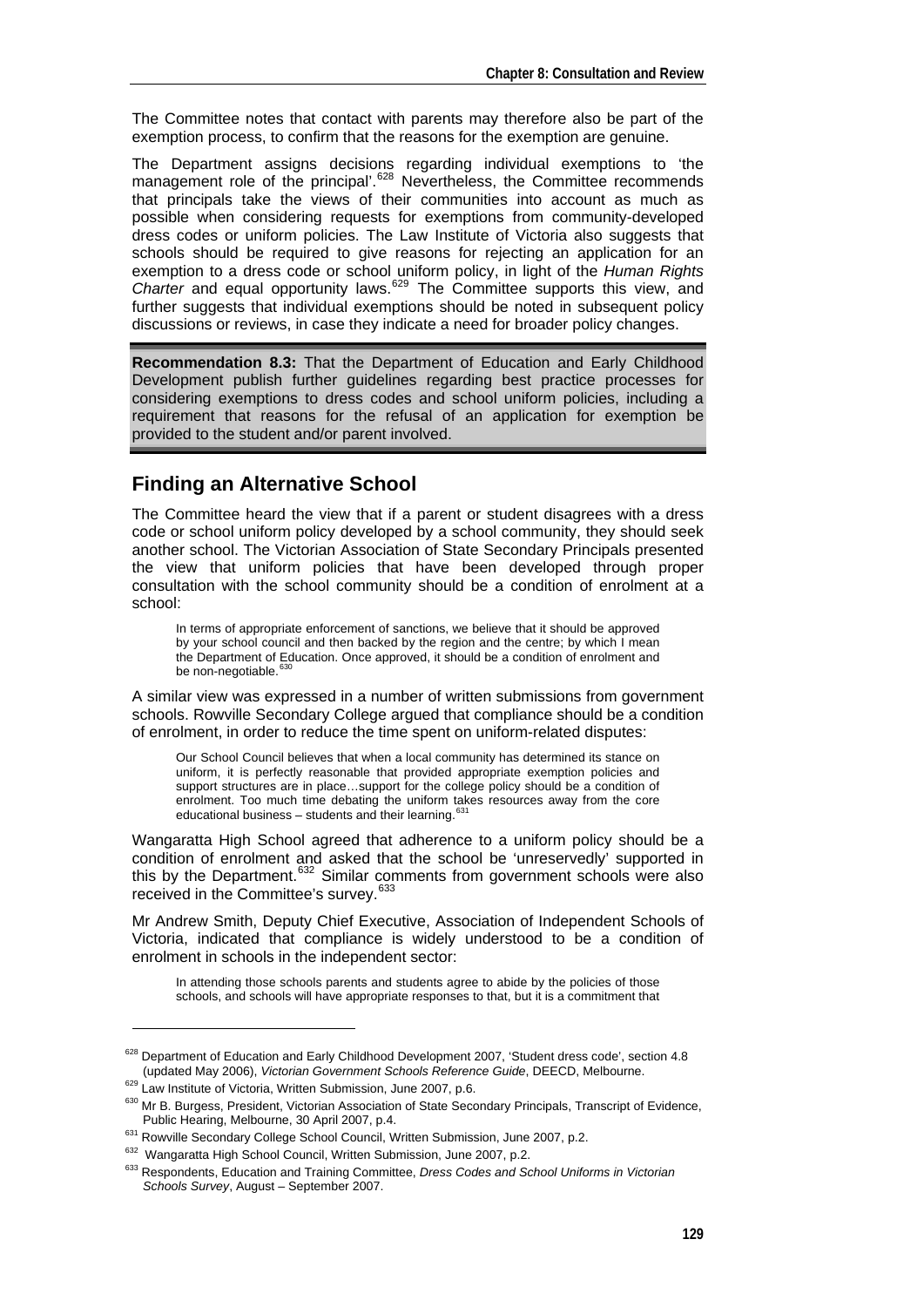**'Individuals have choices about which schools they can attend. They shouldn't have the right to undermine a school's reputation on setting high standards and having specific dress codes. If we are to allow individuals to do as they please why set any standards at all?'** 

Committee Survey

you make as a parent, I think, and as a student if you are attending an independent  $s$ chool. $6$ 

The parents of students at independent schools in Victoria agreed that it is acceptable for schools to exclude students on the basis of non-compliance with uniform policies:

…wearing a uniform demonstrates the pride you have in your school. And if your school is advocating that you wear a uniform and you do not feel that that is appropriate, then you are at the wrong school; you should be leaving.

The Committee notes that the issues faced by independent schools on this matter will differ from those faced by government schools, given that choice is one of the fundamental principles of the independent education sector.

For government schools, the Department of Education and Early Childhood Development's guidelines note that a school's dress code should be 'made clear to parents/guardians and students prior to enrolment, thereby providing a basis of assent'.<sup>[636](#page-11-2)</sup> This does not, however, indicate whether students may be excluded from enrolment if they or their parents do not agree to the school's policies. The SA Department of Education and Children's Services is the only education department in Australia to address refusal of enrolment directly in its guidelines for dress codes and school uniform policies:

Principals must not refuse enrolment on the ground that the student does not have the required dress code or because his or her parents state that the student will not observe<br>the dress code.<sup>[637](#page-11-3)</sup>

In the United Kingdom, the Department for Children, Schools and Families suggests that rules about a school uniform may form part of a Home School Agreement (HSA).[638](#page-11-4) The HSA is a written agreement, signed by the school principal, parents and sometimes students at the time of enrolment, serving as a formal record of all parties' commitment to the school's rules, policies and standards. However, the Department also advises that UK schools are prohibited by law from refusing enrolment to a student due to their own, or their parents', failure or refusal to sign the HSA.<sup>[639](#page-11-5)</sup> The Committee heard from two Victorian government schools that have instituted similar contracts, although it was not clear in their submissions what the consequences may be if a parent or student refuses to sign. [640](#page-11-6)

The Committee believes that for many parents and students joining a new school, a commitment to the dress code or school uniform policy may provide a way to demonstrate their willingness to support and participate in the school community. At the same time, the Committee also believes that students and families have an obligation to comply with the rules and policies of the school in which they enrol. The Committee therefore accepts that schools may refer any families not willing to comply with the dress code or uniform policy at the time of enrolment, to the Department of Education and Early Childhood Development for mediation.

<span id="page-11-0"></span><sup>634</sup> Mr A. Smith, Deputy Chief Executive, Association of Independent Schools of Victoria, Transcript of

Evidence, Public Hearing, Melbourne, 14 May 2007, p.34.<br><sup>635</sup> Ms J. Silver, Executive Officer, Victorian Parents Council Inc, Transcript of Evidence, Public Hearing,<br>Melbourne, 14 May 2007, p.10.

<span id="page-11-2"></span><span id="page-11-1"></span><sup>636</sup> Department of Education and Early Childhood Development 2007, 'Student dress code', section 4.8

<sup>(</sup>updated May 2006), *Victorian Government Schools Reference Guide*, DEECD, Melbourne. 637 Department of Education and Children's Services (South Australia) 2007, *Administrative Instructions* 

<span id="page-11-4"></span><span id="page-11-3"></span>and Guidelines, May 2007, DECS, Adelaide, p.109.<br><sup>638</sup> Department for Children, Schools and Families (United Kingdom) 2007, *DCSF Guidance to Schools on School Uniform and Related Policies*, DCSF, London.

<span id="page-11-5"></span><sup>&</sup>lt;sup>639</sup> Department for Children, Schools and Families (United Kingdom) 2007, 'Home-School Agreement', *The Standards Site*, DCSF website,

<sup>&</sup>lt;http://www.standards.dfes.gov.uk/parentalinvolvement/hsa/hsa\_law/?version=1>, accessed on 12

<span id="page-11-6"></span>November 2007. 640 Taylors Lakes Secondary College, Written Submission, June 2007, p.2; Rowville Secondary College, *Student Dress Code*, copy supplied by Rowville Secondary College School Council, Written Submission, July 2007.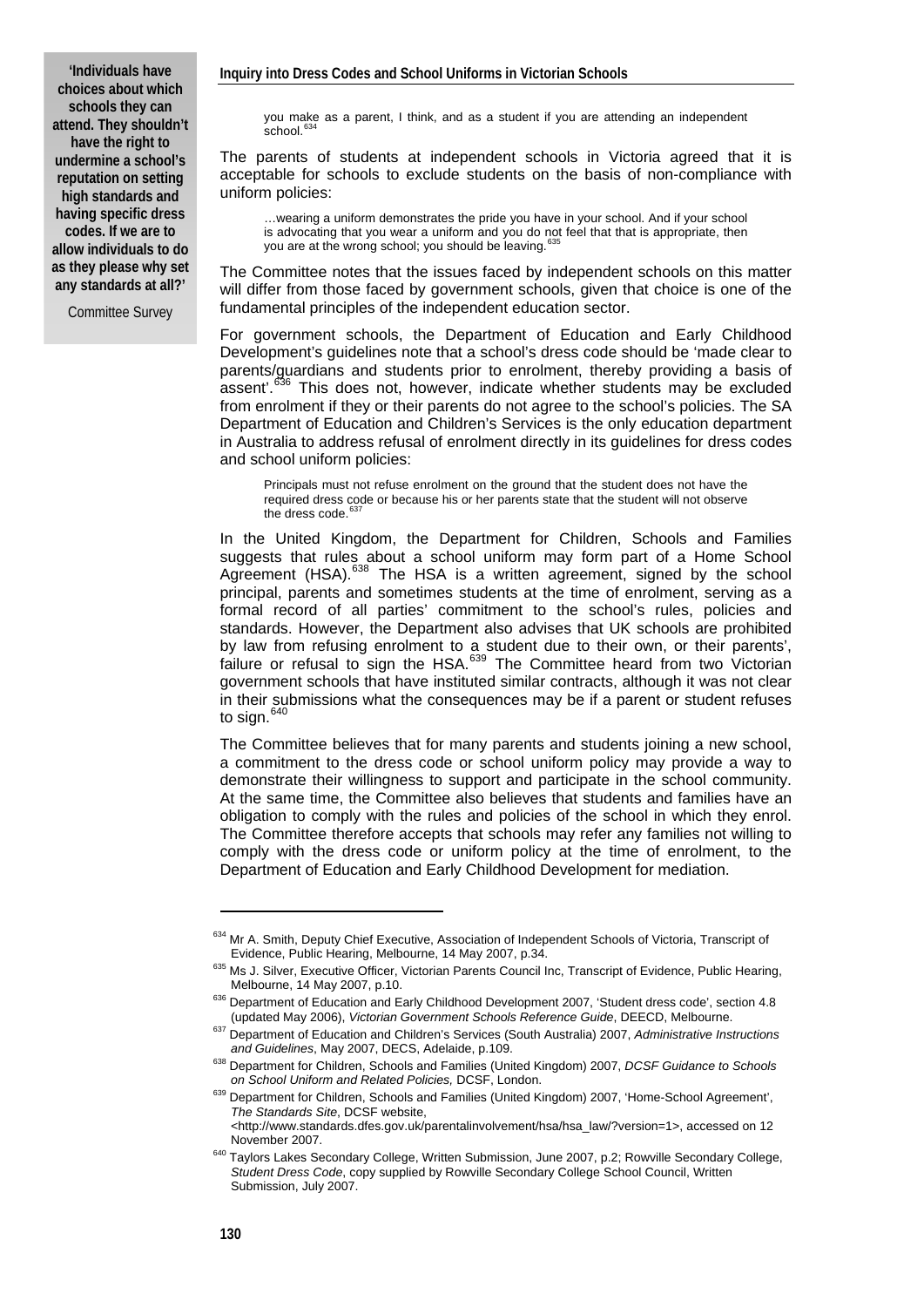#### **Mediation**

The Committee notes that there are a number of reasons why disputes over dress codes and school uniform policies may arise. In many cases, the school may be able to work with parents and students to ascertain the underlying reasons for noncompliance, and negotiate mutually acceptable solutions. Parents Victoria's written submission noted that discussion or even disputes over uniform policies provide schools with a useful opportunity to deepen their understanding of the communities they serve:

Consultation challenges or concerns should not be ignored or feared but seen as an opportunity to draw information from the current school community members.<sup>6</sup>

The Committee nevertheless notes that there will be circumstances in which an objection to a dress code or school uniform policy cannot be resolved at the local level, and may be referred to a system representative.

The Committee requested information from each of the regional offices of the Department of Education and Early Childhood Development regarding the complaints over school dress codes or uniform policies that had been brought to their attention. Their responses reveal that 117 such complaints were referred to the regional offices in 2006. The Committee acknowledges that differences in reporting practices between regional offices may mean that additional complaints have not been recorded. The most common departmental response to complaints in 2006 was referral back to the school principal. Other responses included investigation of the issue by the department, or discussion with parents about the school's rights in implementing a dress code or uniform policy.<sup>[642](#page-12-1)</sup>

While the Committee acknowledges the efforts of departmental officers in resolving the uniform-related issues brought to their attention, the Committee also heard some evidence to suggest that the current level of mediation offered by the Department of Education and Early Childhood Development may not always be sufficient. As previously noted, the Committee heard a case study of one particularly significant dispute over the uniform policy at a Victorian government secondary school. The parents involved expressed discontent with the way in which their complaint was handled when referred to the Department, as shown in the following comment:

[The Regional Director's] letters did not answer very many of our questions. They only stated we should discuss the issue with the school Principal. After two meetings with her...I told the [departmental] office I was not prepared to do that unless one of their staff members were present. At no time was this done. In fact I had to put everything in writing, but there is no onus on the school or the DET office to also do this. [643](#page-12-2)

The issue of departmental mediation has also been raised more generally in a recent report from Parents Victoria. The report indicates similar difficulties to those outlined in the submissions received by the Committee, within the broader community of parents of students at government schools:

Parents reported high levels of stress and frustration resulting from their experience of complaint handling within DE&T…Few parents were provided with information regarding relevant DE&T policies and none were provided with copies of the complaint handling procedures. Parents believed that their complaints were not taken seriously by principals or investigated by the Department.<sup>[644](#page-12-3)</sup>

Parents Victoria's report proposes a number of solutions to these issues, including the adoption of the principle of open disclosure; the introduction of appeal

<span id="page-12-1"></span><span id="page-12-0"></span> $641$  Parents Victoria, Written Submission, June 2007, p.2.<br> $642$  Information supplied by the regional offices of the Department of Education and Early Childhood Development, in response to a request from the Education and Training Committee for data on the number and type of cases and complaints associated with dress codes and school uniforms over the period January 2005 to June 2007.

<span id="page-12-3"></span><span id="page-12-2"></span><sup>&</sup>lt;sup>643</sup> Ms B. Johns, Parent, Written Submission, May 2007, p.11.<br><sup>643</sup> Parents Victoria, *Complaint Procedures and Dispute Resolution in Victorian Government Schools*, August 2006, Parents Victoria, Melbourne, p.1.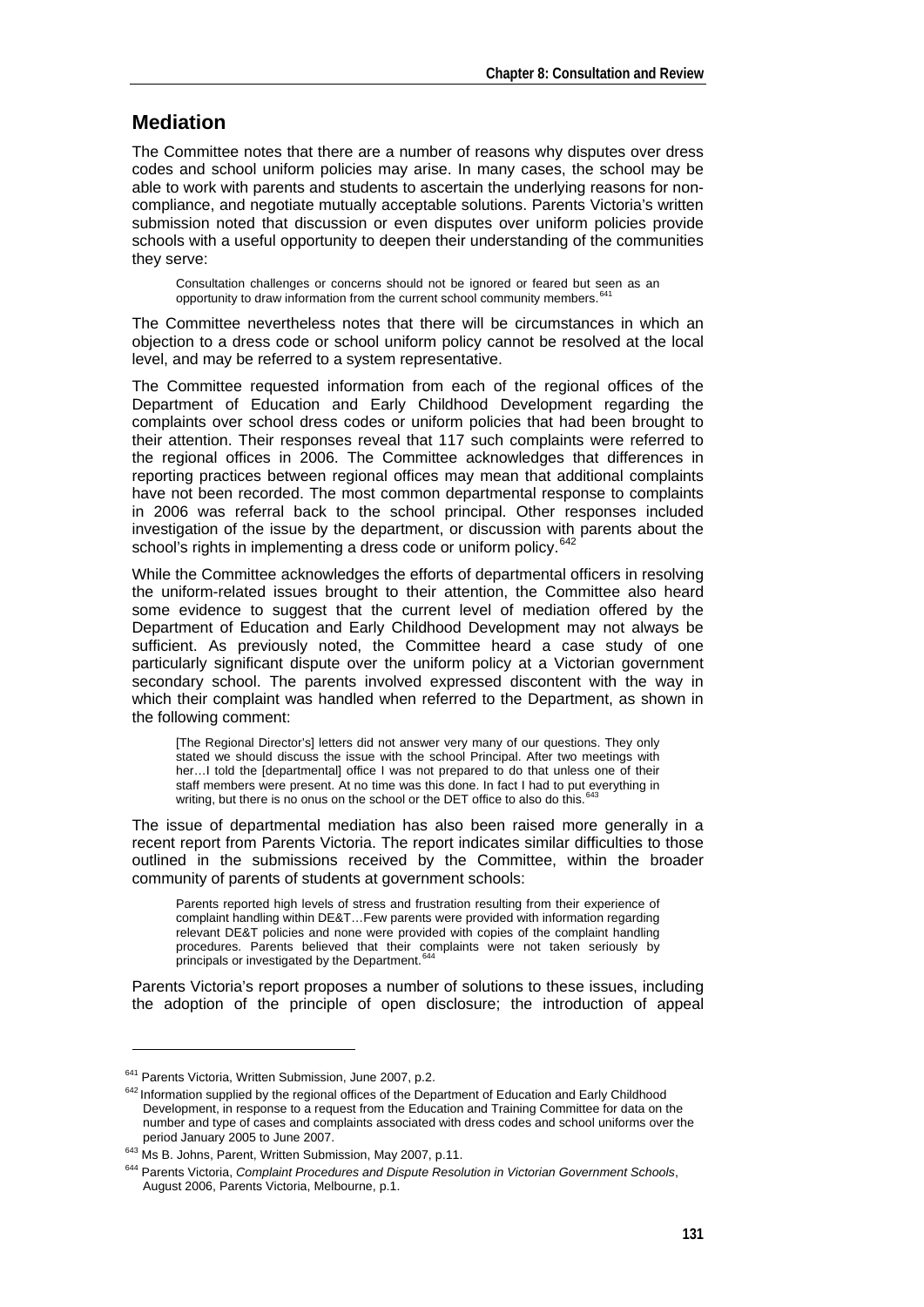Merri Creek Primary **School** 

procedures for parents; the development of a systems improvement process to prevent problems recurring; and the establishment of an independent Commissioner to resolve complaints.<sup>[645](#page-13-0)</sup> The Department considered the findings and proposed solutions in the report as part of its review of complaint handling procedures undertaken in 2006. Additional measures subsequently introduced by the Department include the dissemination of a model parent complaint policy to schools; strengthening of guidelines for parents and departmental employees; and the establishment of a central unit with responsibility for complaints handling processes within the Department.<sup>[646](#page-13-1)</sup>

The Committee agrees that the Department has a potentially valuable role to play in mediating disputes relating to dress codes and school uniform policies that may arise between schools and their communities. The Committee believes that the above changes implemented by the Department will help to improve how such disputes are resolved in future. However, the Committee also notes the importance of relevant documentation, including departmental guidelines and individual dress codes and school uniform policies, in the resolution of disputes, as noted in the Department's current guidelines:

It should be noted that legislative requirements, the Department of Education and Training advice and individual school council student dress code policies are used by such bodies as the Ombudsman in resolving disputes referred to them by aggrieved parties.<sup>6</sup>

The Committee believes that the improvements to departmental guidelines recommended throughout this report will support the general changes to departmental mediation and dispute resolution processes. Greater consistency in the dress codes and uniform policies developed by schools will make it significantly easier for the Department's regional offices to assess them, and determine appropriate levels of support. Such improvements are also likely to help both schools and parents understand the nature of the support they can expect from the Department in the event of a disagreement or dispute.

**Recommendation 8.4:** That the Department of Education and Early Childhood Development review the recent changes to complaints handling within the Department to ensure that they address concerns about the resolution of disputes relating to dress codes and school uniform policies.

## **Conclusion**

The Committee feels that it is imperative that schools involve their communities in the development and review of their dress codes and school uniform policies. As parents and carers are responsible for purchasing uniforms and helping children dress for school, gaining their 'buy-in' makes enforcing a dress code or school uniform policy significantly easier. The Committee also believes that a policy which is developed and reviewed consultatively is less likely to be subject to timeconsuming challenges and disputes. Furthermore, as demonstrated in Chapter 4, schools may need to demonstrate the consultative nature of their dress code or school uniform policy to satisfy legal requirements for 'reasonableness' under the *Equal Opportunity Act* 1995.

The Committee found that many Victorian schools are making considerable efforts to undertake effective consultation and communication with their communities around their dress codes and school uniform policies. However, the Committee also believes that there is still room for improvement in the consultation and

<span id="page-13-0"></span><sup>&</sup>lt;sup>645</sup> ibid.<br><sup>646</sup> Ms J. Allan MP, correspondence to Parents Victoria, available on Parents Victoria website,

<span id="page-13-2"></span><span id="page-13-1"></span><sup>&</sup>lt;http://www.parentsvictoria.asn.au/Allan-letter.pdf>, accessed on 20 November 2007. 647 Department of Education and Early Childhood Development 2007, 'Student dress code', section 4.8 (updated May 2006), *Victorian Government Schools Reference Guide*, DEECD, Melbourne.